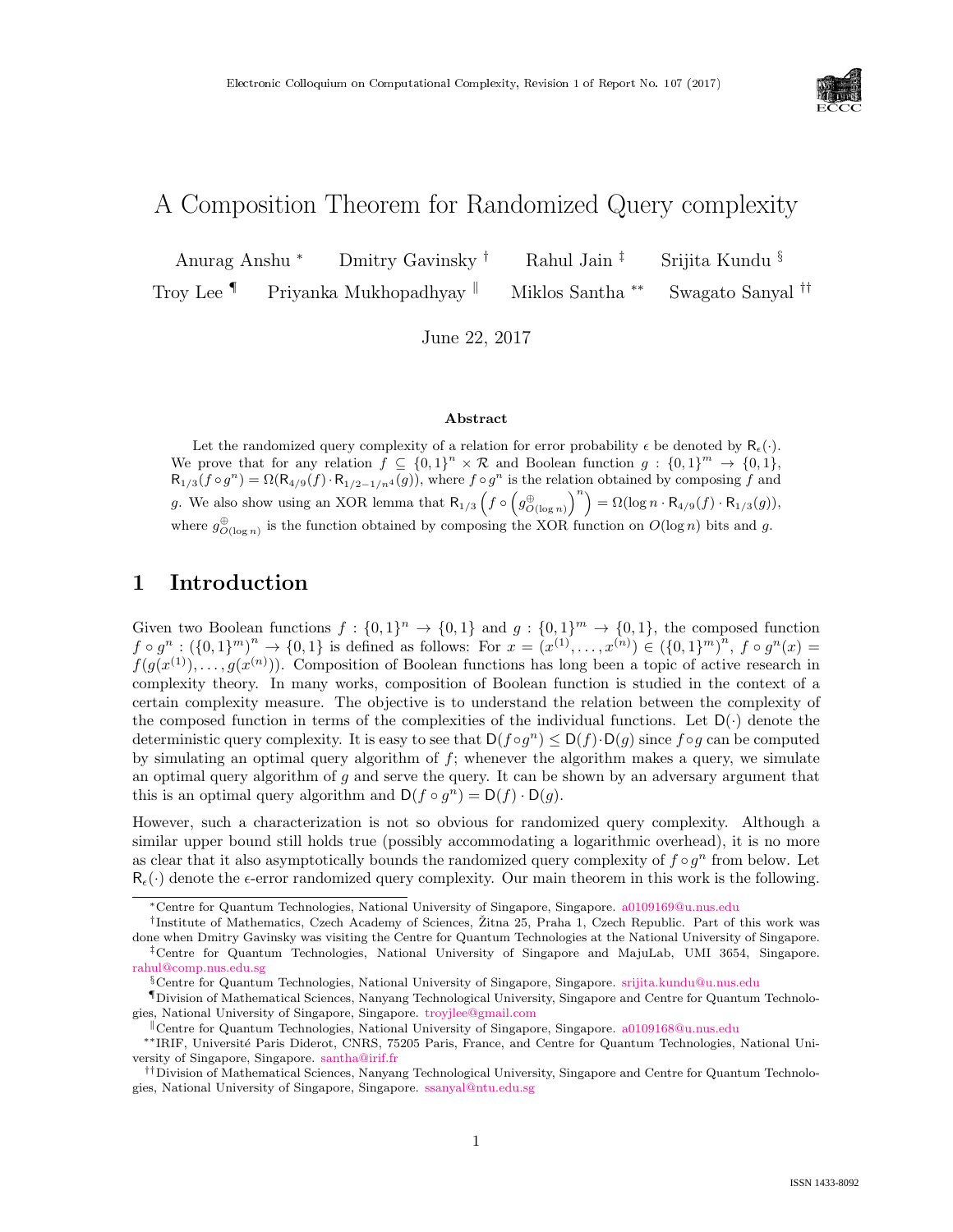<span id="page-1-0"></span>**Theorem 1** (Main Theorem). For any relation  $f \subseteq \{0,1\}^n \times \mathcal{R}$  and Boolean function  $g : \{0,1\}^m \to$  $\{0,1\},\$ 

$$
R_{1/3}(f \circ g^n) = \Omega(R_{4/9}(f) \cdot R_{1/2 - 1/n^4}(g)).
$$

See Section [2](#page-3-0) for definitions of composition and various complexity measures of relations. Theorem [1](#page-1-0) implies that if g is a function that is hard to compute with error  $1/2 - 1/n^4$ ,  $f \circ g^n$  is hard to compute with error  $1/3$ .

In the special case where f is a Boolean function, Theorem [1](#page-1-0) implies that  $R_{1/3}(f \circ g^n) = \Omega(R_{1/3}(f))$ .  $R_{1/2-1/n^4}(q)$ , since the success probability of query algorithms for Boolean functions can be boosted from 5/9 to 2/3 by constantly many independent repetitions followed by taking a majority of the different outputs.

Theorem [1](#page-1-0) is useful only when the function  $g$  is hard against randomized query algorithms even for error  $1/2 - 1/n^4$ . In Section [3.1](#page-9-0) we prove the following consequence of Theorem [1.](#page-1-0)

Let  $f \subseteq \{0,1\}^n \times \mathcal{R}$  be any relation. Let  $g: \{0,1\}^m \to \{0,1\}$  be a function. Let  $g_t^{\oplus}: (\{0,1\}^m)^t \to \{0,1\}$ be defined as follows: for  $x = (x^{(1)}, \ldots, x^{(t)}) \in (\{0, 1\}^m)^t$ ,  $g_t^{\oplus}(x) = \bigoplus_{i=1}^t g(x^{(i)})$ .

#### <span id="page-1-1"></span>Theorem 2.

$$
\mathsf{R}_{1/3}\left(f \circ \left(g_{O(\log n)}^{\oplus}\right)^n\right) = \Omega(\log n \cdot \mathsf{R}_{4/9}(f) \cdot \mathsf{R}_{1/3}(g)).
$$

Theorem [2](#page-1-1) is proved by establishing, via an XOR lemma by Andrew Drucker  $[5]$ , that if g is hard for error  $1/3$  then  $g^{\oplus}_{O(\log n)}$  is hard for error  $1/2 - 1/n^4$ .

Composition theorem for randomized query complexity has been an area of active research in the past. Göös and Jayram  $\lceil 6 \rceil$  showed a composition theorem for a constrained version of conical junta degree, which is a lower bound on randomized query complexity. Composition theorem for approximate degree (which also lower bounds randomized query complexity) for the special case of TRIBES function has seen a long line of research culminating in independent works of Sherstov [\[13\]](#page--1-0) and Bun and Thaler [\[3\]](#page-10-2) who settle the question by proving optimal bounds.

Composition theorem has been studied and shown in the context of communication and query complexities by the works of Göös, Pitassi and Watson  $[7, 8]$  $[7, 8]$  $[7, 8]$ , Chattopadhyay et al.  $[4]$  when the function  $g$  is the indexing function or the inner product function with large enough arity. The work of Hatami, Hosseini and Lovett [\[9\]](#page--1-2) proves a composition theorem in the context of communication and parity query complexites when the function  $g$  is the two-bit XOR function. Ben-David and Kothari  $[1]$  proved a composition theorem for the sabotage complexity of Boolean functions, a novel complexity measure defined in the same work that the authors prove to give quadratically tight bound on the randomized query complexity.

Composition theorems have also been successfully used in the past in constructing separating examples for various complexity measures, and bounding one complexity measure in terms of another. Kulkarni and Tal [\[10\]](#page--1-3) proved an upper bound on fractional block sensitivity in terms of degree by analyzing the behavior of fractional block sensitivity under function composition. Separation between block sensitivity and degree was obtained by composing Kushilevitz's hemi-icosahedron function repeatedly with itself  $[12, 11, 2]$  $[12, 11, 2]$  $[12, 11, 2]$  $[12, 11, 2]$  $[12, 11, 2]$ . Separation between parity decision tree complexity and Fourier sparsity has been obtained by O'Donnell et al. by studying the behavior of parity kill number under function composition [\[12\]](#page--1-4).

#### <span id="page-1-2"></span>1.1 Our techniques

In this section, we give a high level overview of our proof of Theorem [1.](#page-1-0) We refer the reader to Section [2](#page-3-0) for formal definitions of composition and various complexity measures of relations.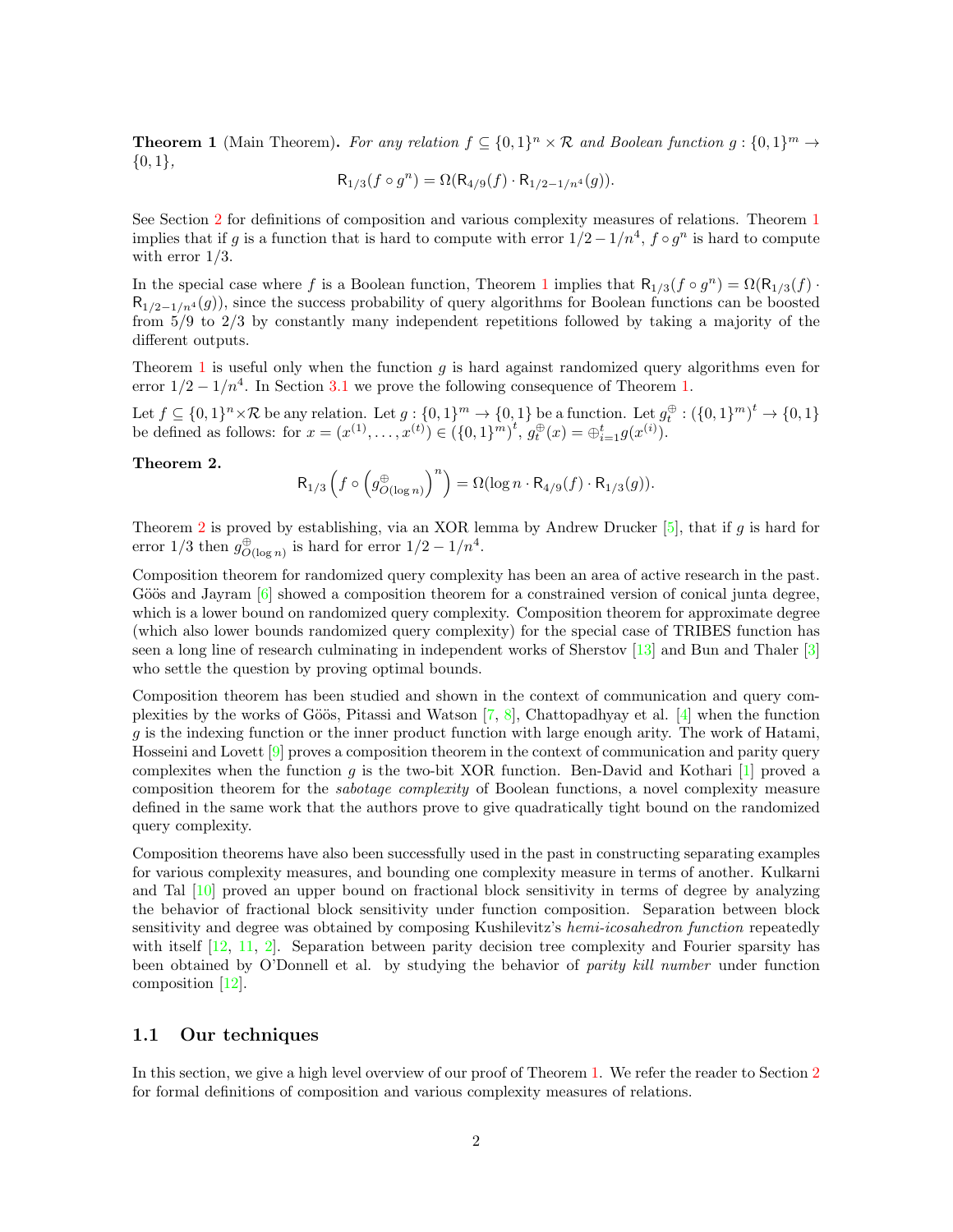Let  $\epsilon = 1/2 - 1/n^4$ . Let  $\mu$  be the distribution over the domain  $\{0, 1\}^m$  of g for which  $\mathsf{R}_{\epsilon}(g)$  is achieved, i.e.,  $\mathsf{R}_{\epsilon}(g) = \mathsf{D}_{\epsilon}^{\mu}(g)$  (see Fact [1\)](#page-3-1). For  $b \in \{0,1\}$ , let  $\mu_b$  denote the distribution obtained by conditioning  $\mu$  to the event that  $g(x) = b$  (see Section [2](#page-3-0) for a formal definition).

We show that for every probability distribution  $\lambda$  over the domain  $\{0,1\}^n$  of f, there exists a deterministic query algorithm A with worst case query complexity at most  $R_{1/3}(f \circ g^n)/R_{\epsilon}(g)$ , such that  $\Pr_{z \sim \lambda}[(z, \mathcal{A}(z)) \in f] \ge 5/9$ . By the minimax principle (Fact [1\)](#page-3-1) this proves Theorem [1.](#page-1-0)

Now using the distribution  $\lambda$  over  $\{0,1\}^n$  we define a probability distribution  $\gamma$  over  $(\{0,1\}^m)^n$ . To define  $\gamma$ , we begin by defining a family of distributions  $\{\gamma^z : z \in \{0,1\}^n\}$  over  $(\{0,1\}^m)^n$ . For a fixed  $z = (z_1, \ldots, z_n) \in \{0, 1\}^n$ , we define  $\gamma^z$  by giving a sampling procedure:

1. For each  $i = 1, ..., n$ , sample  $x^{(i)} = (x_1^{(i)}, ..., x_m^{(i)})$  from  $\{0, 1\}^m$  independently according to  $\mu_{z_i}$ .

2. Return 
$$
x = (x^{(1)}, \ldots, x^{(n)})
$$
.

Thus for  $z = (z_1, \ldots, z_n) \in \{0, 1\}^n$  and  $x = (x^{(1)}, \ldots, x^{(n)}) \in (\{0, 1\}^m)^n$ ,  $\gamma^z(x) = \prod_{i=1}^n \mu_{z_i}(x^{(i)})$ . Note that  $\gamma^z$  is supported only on strings x for which the following is true: for each  $r \in \mathcal{R}$ ,  $(x, r) \in f \circ g^n$  if and only if  $(z, r) \in f$ .

Having defined the distributions  $\gamma^z$ , we define the distribution  $\gamma$  by giving a sampling procedure:

- 1. Sample a  $z = (z_1, \ldots, z_n)$  from  $\{0, 1\}^n$  according to  $\lambda$ .
- 2. Sample an  $x = (x^{(1)}, \ldots, x^{(n)})$  from  $(\{0,1\}^m)^n$  according to  $\gamma^z$ . Return x.

By minimax principle (Fact [1\)](#page-3-1), there is a deterministic query algorithm  $\beta$  of worst case complexity at most  $\mathsf{R}_{1/3}(f \circ g^n)$  such that  $\Pr_{x \sim \gamma}[(x, \mathcal{B}(x)) \in f \circ g^n] \ge 2/3$ . We will use  $\mathcal B$  to construct a randomized query algorithm  $A'$  for f with the desired properties. A deterministic query algorithm  $A$  for f with required performance guarantees can then be obtained by appropriately fixing the randomness of  $\mathcal{A}'$ .

See Algorithm [1](#page-7-0) for a formal description of A'. Given an input  $z = (z_1, \ldots, z_n)$ , A' simulates B. Recall that an input to B is an nm bit long string  $(x_j^{(i)})_{\substack{i=1,...,n\\j=1,...,m}}$ . Whenever B asks for (queries) an input bit

 $x_j^{(i)}$ , a response bit is appropriately generated and passed to  $\mathcal{B}$ . To generate a response to a query by  $\mathcal{B}$ , a bit in z may be queried; those queries will contribute to the query complexity of  $\mathcal{A}'$ . The queries are addressed as follows. Let the simulation of  $\mathcal{B}$  request bit  $x_j^{(i)}$ .

- If less than  $D_{\epsilon}^{\mu}(g)$  queries have been made into  $x^{(i)}$  (including the current query) then a bit b is sampled from the marginal distribution of  $x_j^{(i)}$  according to  $\mu$ , conditioned on the responses to the past queries. b is passed to the simulation of  $\beta$ .
- If  $D_{\epsilon}^{\mu}(g)$  queries have been made into  $x^{(i)}$  (including the current query) then first the input bit  $z_i$  is queried; then a bit b is sampled from the marginal distribution of  $x_j^{(i)}$  according to  $\mu_{z_i}$ , conditioned on the responses to the past queries. b is passed to the simulation of  $\mathcal{B}$ .

The simulation of B continues until B terminates in a leaf. Then  $\mathcal{A}'$  also terminates and outputs the label of the leaf.

We use Claims [3](#page-4-0) and [4](#page-5-0) to prove that for a fixed  $z \in \{0,1\}^n$ , the probability distribution induced by  $\mathcal{A}'$ on the leaves of  $\beta$  is statistically close to the probability distribution induced by  $\beta$  on its leaves for a random input from  $\gamma^z$ . Averaging over different z's, the correctness of A' follows from the correctness of B. The reader is referred to Section [3](#page-6-0) for the details.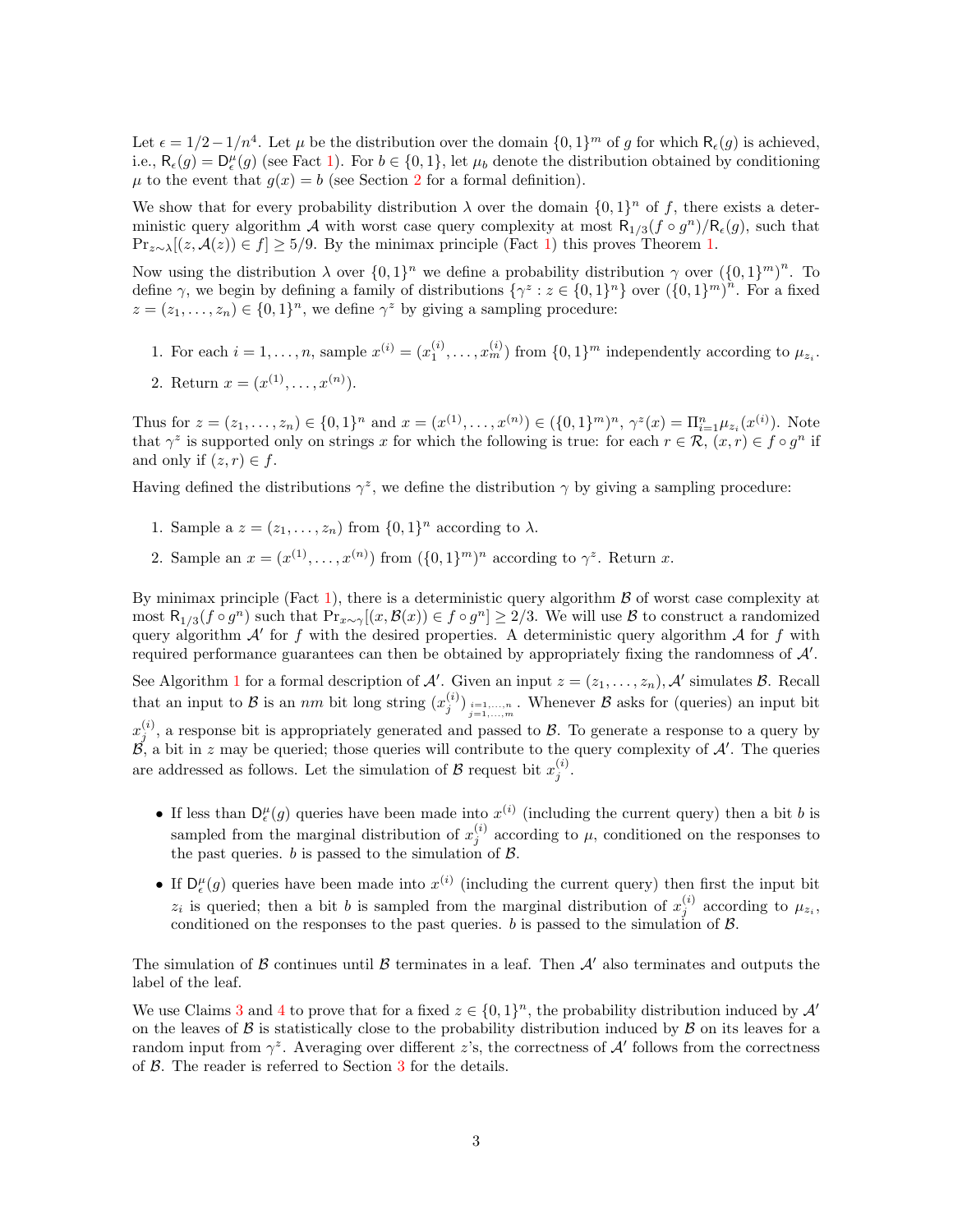# <span id="page-3-0"></span>2 Preliminaries

In this section, we define some basic concepts, and set up our notations. We begin with defining the 2-sided error randomized and distributional query complexity measures of relations. The relations considered in this work will all be between the Boolean hypercube  $\{0,1\}^k$  of some dimension k, and an arbitrary set S. The strings  $x \in \{0,1\}^n$  will be called as inputs to the relation, and  $\{0,1\}^n$  will be referred to as the input space and the domain of h.

**Definition 1** (2-sided Error Randomized Query Complexity). Let S be any set. Let  $h \subseteq \{0,1\}^k \times S$ be any relation and  $\epsilon \in [0, 1/2)$ . The 2-sided error randomized query complexity  $R_{\epsilon}(h)$  is the minimum number of queries made in the worst case by a randomized query algorithm  $A$  (the worst case is over inputs and the internal randomness of A) that on each input  $x \in \{0,1\}^k$  satisfies  $Pr[(x, \mathcal{A}(x)) \in h] \ge$  $1 - \epsilon$  (where the probability is over the internal randomness of A).

**Definition 2** (Distributional Query Complexity). Let  $h \subseteq \{0,1\}^k \times S$  be any relation,  $\mu$  a distribution on the input space  $\{0,1\}^k$  of h, and  $\epsilon \in [0,1/2)$ . The distributional query complexity  $D_{\epsilon}^{\mu}(h)$  is the minimum number of queries made in the worst case (over inputs) by a deterministic query algorithm A for which  $Pr_{x \sim \mu}[(x, \mathcal{A}(x)) \in h] \geq 1 - \epsilon$ .

In particular, if  $h$  is a function and  $A$  is a randomized or distributional query algorithm computing h with error  $\epsilon$ , then  $Pr[h(x) = A(x)] \ge 1 - \epsilon$ , where the probability is over the respective sources of randomness.

The following theorem is von Neumann's minimax principle stated for decision trees.

<span id="page-3-1"></span>**Fact 1** (minimax principle). For any integer k, set S, and relation  $h \subseteq \{0,1\}^k \times S$ ,

$$
R_{\epsilon}(h) = \max_{\mu} D_{\epsilon}^{\mu}(h).
$$

Let  $g: \{0,1\}^m \to \{0,1\}$  be a Boolean function. Let  $\mu$  be a probability distribution on  $\{0,1\}^m$  which intersects non-trivially both with  $g^{-1}(0)$  and with  $g^{-1}(1)$ . For each  $z \in \{0,1\}$ , let  $\mu_z$  be the distribution obtained by restricting  $\mu$  to  $g^{-1}(z)$ . Formally,

$$
\mu_z(x) = \begin{cases} 0 & \text{if } g(x) \neq z \\ \frac{\mu(x)}{\sum_{y:g(y)=z} \mu(y)} & \text{if } g(x) = z \end{cases}
$$

Notice that  $\mu_0$  and  $\mu_1$  are defined with respect to some Boolean function g, which will always be clear from the context.

**Definition 3** (Subcube, Co-dimension). A subset C of  $\{0,1\}^m$  is called a subcube if there exists a set  $S \subseteq \{1, \ldots, m\}$  of indices and an *assignment function*  $A : S \to \{0, 1\}$  such that  $C = \{x \in \{0, 1\}^m :$  $\forall i \in S, x_i = A(i)$ . The co-dimension codim(C) of C is defined to be |S|.

Let  $\mathcal{C} \subseteq \{0,1\}^m$  be a subcube and  $\mu$  be a probability distribution on  $\{0,1\}^m$ . We will often abuse notation and use  $\mathcal C$  to denote the event that a random string x belongs to the subcube  $\mathcal C$ . The probability  $Pr_{x\sim \mu}[x \in \mathcal{C}]$  will be denoted by  $Pr_{\mu}[\mathcal{C}]$ . For subcubes  $\mathcal{C}_1$  and  $\mathcal{C}_2$ , the conditional probability  $Pr_{x \sim \mu}[x \in \mathcal{C}_2 \mid x \in \mathcal{C}_1]$  will be denoted by  $Pr_{\mu}[\mathcal{C}_2 \mid \mathcal{C}_1]$ .

**Definition 4** (Bias of a subcube). Let  $g: \{0,1\}^m \to \{0,1\}$  be a Boolean function. Let  $\mu$  be a probability distribution over  $\{0,1\}^m$ . Let  $\mathcal{C} \subseteq \{0,1\}^m$  be a subcube such that  $\Pr_{\mu}[\mathcal{C}] > 0$ . The bias of C with respect to  $\mu$ , bias<sup> $\mu$ </sup>(C), is defined to be:

$$
\mathrm{bias}^\mu(\mathcal{C}) = |\Pr_{x \sim \mu}[g(x) = 0 \mid x \in \mathcal{C}] - \Pr_{x \sim \mu}[g(x) = 1 \mid x \in \mathcal{C}]|.
$$

A Boolean function g is implicit in the definition of bias, which will always be clear from the context.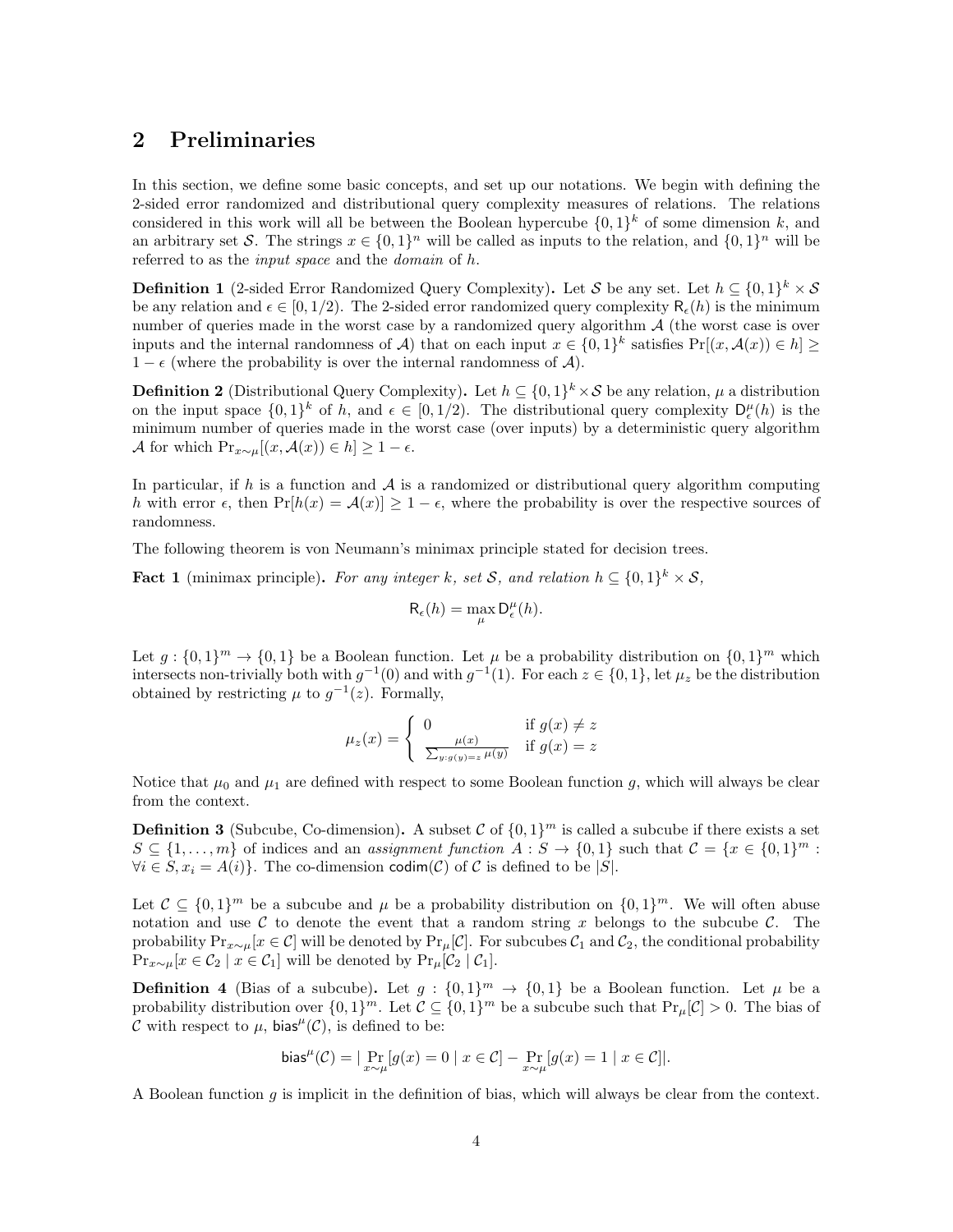<span id="page-4-1"></span>**Proposition 2.** Let  $g: \{0,1\}^m \to \{0,1\}$  be a Boolean function, and  $D_{\epsilon}^{\mu}(g) > 0$ . Then,

$$
\min_{b \in \{0,1\}} \{ \Pr_{x \sim \mu}[g(x) = b] \} > \epsilon.
$$

In particular,  $bias^{\mu}(\{0,1\}^m) < 1-2\epsilon$ .

*Proof.* Towards a contradiction, assume that  $\min_{b \in \{0,1\}} \{Pr_{x \sim \mu}[g(x) = b]\} \leq \epsilon$ . Then, the algorithm that outputs  $\arg \max_{b \in \{0,1\}} \{Pr_{x \sim \mu}[g(x) = b]\}$  makes 0 query and is correct with probability at least 1 −  $\epsilon$ . This contradicts the hypothesis that  $D_{\epsilon}^{\mu}(g) > 0$ . □

Now we define composition of two relations.

**Definition 5** (Composition of relations). Let  $f \subseteq \{0,1\}^n \times \mathcal{R}$  and  $g \subseteq \{0,1\}^m \times \{0,1\}$  be two relations. The composed relation  $f \circ g^n \subseteq (\{0,1\}^m)^n \times \mathcal{R}$  is defined as follows: For  $x = (x^{(1)}, \ldots, x^{(n)}) \in$  $(\{0,1\}^m)^n$  and  $r \in \mathcal{R}, (x,r) \in f \circ g^n$  if and only if there exists  $b = (b^{(1)}, \ldots, b^{(n)}) \in \{0,1\}^n$  such that for each  $i = 1, ..., n, (x^{(i)}, b^{(i)}) \in g$  and  $(b, r) \in f$ .

We will often view a deterministic query algorithm as a binary decision tree. In each vertex  $v$  of the tree, an input variable is queried. Depending on the outcome of the query, the computation goes to a child of v. The child of v corresponding to outcome b to the query made is denoted by  $v<sub>b</sub>$ . It is well known that the set of inputs that lead the computation of a decision tree to a certain vertex forms a subcube. We will denote the subcube corresponding to a vertex v by  $\mathcal{C}_v$ .

We next prove two claims about bias, probability and co-dimension of subcubes that will be useful. Claim [3](#page-4-0) states that for a function with large distributional query complexity, the bias of most shallow leaves of any deterministic query procedure is small.

<span id="page-4-0"></span>**Claim 3.** Let  $g: \{0,1\}^m \to \{0,1\}$  be a Boolean function. Let  $\epsilon \in [1/4, 1/2)$  and let  $\delta = 1/2 - \epsilon$ . Let  $\mu$  be a probability distribution on  $\{0,1\}^m$ , and  $D_{\epsilon}^{\mu}(g) = c > 0$ . Let  $\beta$  be any deterministic query algorithm for strings in  $\{0,1\}^m$ . For each  $y \in \{0,1\}^m$ , let  $\ell_y$  be the unique leaf of  $\beta$  that contains y. Then,

- (a)  $\Pr_{y \sim \mu}[\text{codim}(\ell_y) < c \text{ and } \text{bias}^{\mu}(\ell_y) \geq 2\delta^{1/2}] < \delta^{1/2}.$
- (b) For each  $b \in \{0,1\}$ ,  $Pr_{y \sim \mu_b}[\text{codim}(\ell_y) < c \text{ and } \text{bias}^{\mu}(\ell_y) \geq 2\delta^{1/2}] < 4\delta^{1/2}$ .

In the above claim  $\beta$  could just be a deterministic procedure that makes queries and eventually terminates; whether or not it makes any output upon termination is not of any consequence here.

*Proof.* We first show that part (a) implies part (b). To this end, assume part (a) and fix a  $b \in \{0, 1\}$ . Let  $a(y)$  be the indicator variable for the event  $codim(\ell_y) < c$  and bias<sup> $\mu(\ell_y) \geq 2\delta^{1/2}$ . Thus, part (a)</sup> states that  $Pr_{y \sim \mu}[a(y) = 1] < \delta^{1/2}$ . Now,

$$
\Pr_{y \sim \mu_b}[\text{codim}(\ell_y) < c \text{ and } \text{bias}^{\mu}(\ell_y) \ge 2\delta^{1/2}]
$$
\n
$$
= \sum_{y: a(y)=1} \mu_b(y)
$$
\n
$$
= \frac{1}{\sum_{y: g(y)=b} \mu(y)} \sum_{y: a(y)=1} \mu(y) \text{ (From the definition of } \mu_b)
$$
\n
$$
< \frac{1}{\epsilon} \Pr_{y \sim \mu}[a(y) = 1] \text{ (From Proposition 2)}
$$
\n
$$
< 4\delta^{1/2}. \text{ (By the hypothesis } \epsilon \ge 1/4 \text{ and part (a))}
$$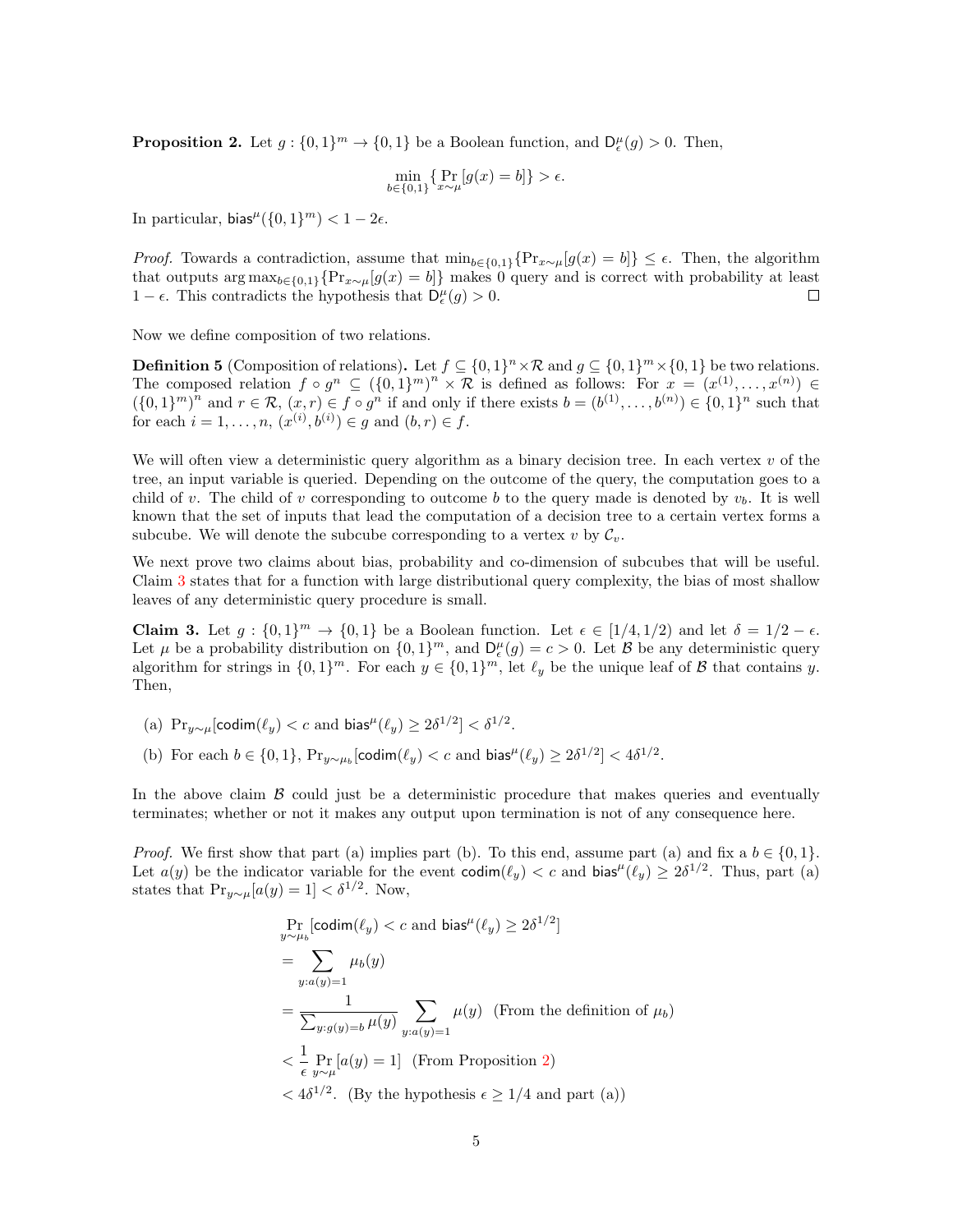We now prove part (a). Towards a contradiction assume that

$$
\Pr_{y \sim \mu}[\text{codim}(\ell_y) < c \text{ and bias}^{\mu}(\ell_y) \ge 2\delta^{1/2}] \ge \delta^{1/2}.
$$

Now consider the following decision tree algorithm  $A$  on  $m$  bit strings:

Begin simulating  $\beta$ . Let  $\beta$  be the subcube associated with the current node of  $\beta$  in the simulation. Simulate  $\beta$  unless one of the following happens.

- $\beta$  terminates.
- The number of queries made is  $c 1$ .
- bias<sup> $\mu$ </sup>(C)  $\geq 2\delta^{1/2}$ .

Upon termination, if bias<sup> $\mu$ </sup>(C)  $\geq 2\delta^{1/2}$ , output arg max<sub>b∈{0,1}</sub> Pr<sub>y∼ $\mu$ </sub>[g(y) = b | y ∈ C]. Else output a uniformly random bit.

It immediately follows that the worst case query complexity of A is at most  $c - 1$ . Now, we will prove that  $Pr_{y\sim\mu}[\mathcal{A}(y) = g(y)] \ge 1 - \epsilon$ . This will contradict the hypothesis that  $D_{\epsilon}^{\mu}(g) = c$ . Let  $\mathcal{L}$  be the node of B at which the computation of A ends. Let  $\Pr_{y \sim \mu}[\text{bias}^{\mu}(\mathcal{L}) \ge 2\delta^{1/2}] = p$ . By our assumption, the probability (over  $\mu$ ) that  $\mathcal L$  is a leaf and bias<sup> $\mu$ </sup>( $\mathcal L$ )  $\geq 2\delta^{1/2}$  is at least  $\delta^{1/2}$ ; in particular  $p \geq \delta^{1/2}$ . Now,

$$
\Pr_{y \sim \mu}[\mathcal{A}(y) = g(y)]
$$
\n
$$
= \Pr_{y \sim \mu}[\text{bias}^{\mu}(\mathcal{L}) \ge 2\delta^{1/2}] \cdot \Pr_{y \sim \mu}[\mathcal{A}(y) = g(y) | \text{bias}^{\mu}(\mathcal{L}) \ge 2\delta^{1/2}] +
$$
\n
$$
\Pr_{y \sim \mu}[\text{bias}^{\mu}(\mathcal{L}) < 2\delta^{1/2}] \cdot \Pr_{y \sim \mu}[\mathcal{A}(y) = g(y) | \text{bias}^{\mu}(\mathcal{L}) < 2\delta^{1/2}]
$$
\n
$$
\ge p \cdot (1/2 + \delta^{1/2}) + (1 - p) \cdot \frac{1}{2} \quad \text{(from our assumption)}
$$
\n
$$
= 1/2 + p \cdot \delta^{1/2}
$$
\n
$$
\ge 1/2 + \delta \quad \text{(since } p \ge \delta^{1/2}\text{)}
$$
\n
$$
= 1 - \epsilon.
$$

This completes the proof.

The next claim states that if a subcube has low bias with respect to a distribution  $\mu$ , then the distributions  $\mu_0$  and  $\mu_1$  ascribe almost the same probability to it.

<span id="page-5-0"></span>**Claim 4.** Let  $g: \{0,1\}^m \to \{0,1\}$  be a Boolean function and  $\delta \in (0,\frac{1}{2}]$ . Let  $\mu$  be a distribution on  $\{0,1\}^m$ . Let C be a subcube such that  $Pr_{\mu}[\mathcal{C}] > 0$  and bias<sup> $\mu(\mathcal{C}) \leq \delta$ . Also assume that bias<sup> $\mu(\{0,1\}^m) \leq$ </sup></sup> δ. Then for any  $b \in \{0, 1\}$  we have,

- (a)  $\Pr_{\mu}[\mathcal{C}] \leq (1+4\delta) \cdot \Pr_{\mu_b}[\mathcal{C}],$
- (b)  $\Pr_{\mu}[\mathcal{C}] \ge (1 4\delta) \cdot \Pr_{\mu_b}[\mathcal{C}].$

Proof. We prove part (a) of the claim. The proof of part (b) is similar.

By the definition of bias and the hypothesis, for each  $b \in \{0, 1\}$ ,

$$
\sum_{y \in \mathcal{H}_m: g(y) = b} \mu(y) \le \left(\frac{1}{2} + \frac{\delta}{2}\right) \cdot \sum_{y \in \mathcal{H}_m} \mu(y) = \frac{1}{2} + \frac{\delta}{2},\tag{1}
$$

<span id="page-5-1"></span> $\Box$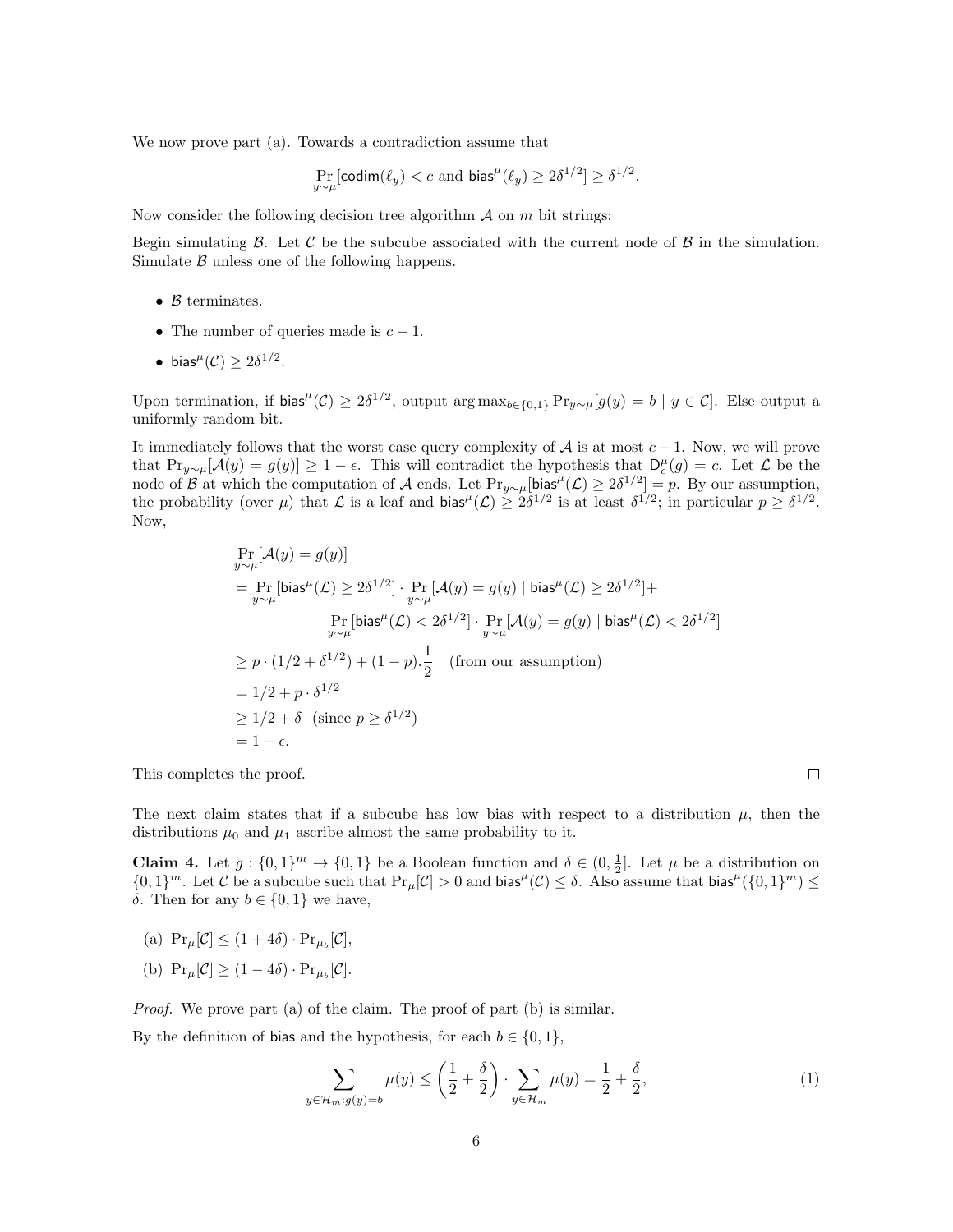<span id="page-6-1"></span>
$$
\sum_{y \in \mathcal{C}: g(y) = b} \mu(y) \ge \left(\frac{1}{2} - \frac{\delta}{2}\right) \cdot \sum_{y \in \mathcal{C}} \mu(y) > 0.
$$
 (2)

Now,

$$
\Pr_{\mu_b}[\mathcal{C}] = \sum_{y \in \mathcal{C}} \mu_b(y)
$$
\n
$$
= \frac{\sum_{y \in \mathcal{C}:g(y) = b} \mu(y)}{\sum_{y \in \mathcal{H}_m:g(y) = b} \mu(y)}
$$
\n
$$
\geq \frac{(1/2 - \delta/2) \cdot \sum_{y \in \mathcal{C}} \mu(y)}{1/2 + \delta/2} \quad \text{(From Equations (1) and (2))}
$$
\n
$$
= \frac{1/2 - \delta/2}{1/2 + \delta/2} \cdot \Pr_{\mu}[\mathcal{C}]
$$

Thus,

$$
\Pr_{\mu}[\mathcal{C}] \le \frac{1/2 + \delta/2}{1/2 - \delta/2} \cdot \Pr_{\mu_b}[\mathcal{C}] \le (1 + 4\delta) \cdot \Pr_{\mu_b}[\mathcal{C}]. \quad \text{(since } \delta \le \frac{1}{2})
$$

## <span id="page-6-0"></span>3 Composition Theorem

In this section we prove our main theorem. We restate it below.

**Theorem 1** (Main Theorem). For any relation  $f \subseteq \{0,1\}^n \times \mathcal{R}$  and Boolean function  $g: \{0,1\}^m \to$  $\{0,1\},\$ 

$$
R_{1/3}(f \circ g^n) = \Omega(R_{4/9}(f) \cdot R_{1/2 - 1/n^4}(g)).
$$

Proof. We begin by recalling the notations defined in Section [1.1](#page-1-2) that we will use in this proof. Let  $\epsilon = 1/2 - 1/n^4$ . Let  $\mu$  be the distribution over the domain  $\{0, 1\}^m$  of g for which  $\mathsf{R}_{\epsilon}(g)$  is achieved, i.e.,  $\mathsf{R}_{\epsilon}(g) = \mathsf{D}_{\epsilon}^{\mu}(g)$ . (see Fact [1\)](#page-3-1)

We show that for every probability distribution  $\lambda$  over the input space  $\{0,1\}^n$  of f, there exists a deterministic query algorithm A with worst case query complexity at most  $R_{1/3}(f \circ g)/R_{\epsilon}(g)$ , such that  $Pr_{z \sim \lambda}[(z, \mathcal{A}(z)) \in f] \ge 5/9$ . By the minimax principle (Fact [1\)](#page-3-1) this will prove Theorem [1.](#page-1-0)

Using  $\lambda$ , we define a probability distribution  $\gamma$  over  $({0,1})^m$ . We first define a family of distributions  $\{\gamma^z : z \in \{0,1\}^n\}$  over  $(\{0,1\}^m)^n$ . For a fixed  $z \in \{0,1\}^n$ , we define  $\gamma^z$  by giving a sampling procedure:

- 1. For each  $i = 1, ..., n$ , sample  $x^{(i)} = (x_1^{(i)}, ..., x_m^{(i)})$  from  $\{0, 1\}^m$  independently according to  $\mu_{z_i}$ .
- 2. Return  $x = (x^{(1)}, \ldots, x^{(n)})$ .

Thus for  $z = (z_1, \ldots, z_n) \in \{0, 1\}^n$  and  $x = (x^{(1)}, \ldots, x^{(n)}) \in (\{0, 1\}^m)^n$ ,  $\gamma^z(x) = \prod_{i=1}^n \mu_{z_i}(x^{(i)})$ . Note that  $\gamma^z$  is supported only on strings x for which the following is true: for each  $r \in \mathcal{R}$ ,  $(x,r) \in f \circ g^n$  if and only if  $(z, r) \in f$ .

Now, we define the distribution  $\gamma$  by giving a sampling procedure:

1. Sample a  $z = (z_1, \ldots, z_n)$  from  $\{0, 1\}^n$  according to  $\lambda$ .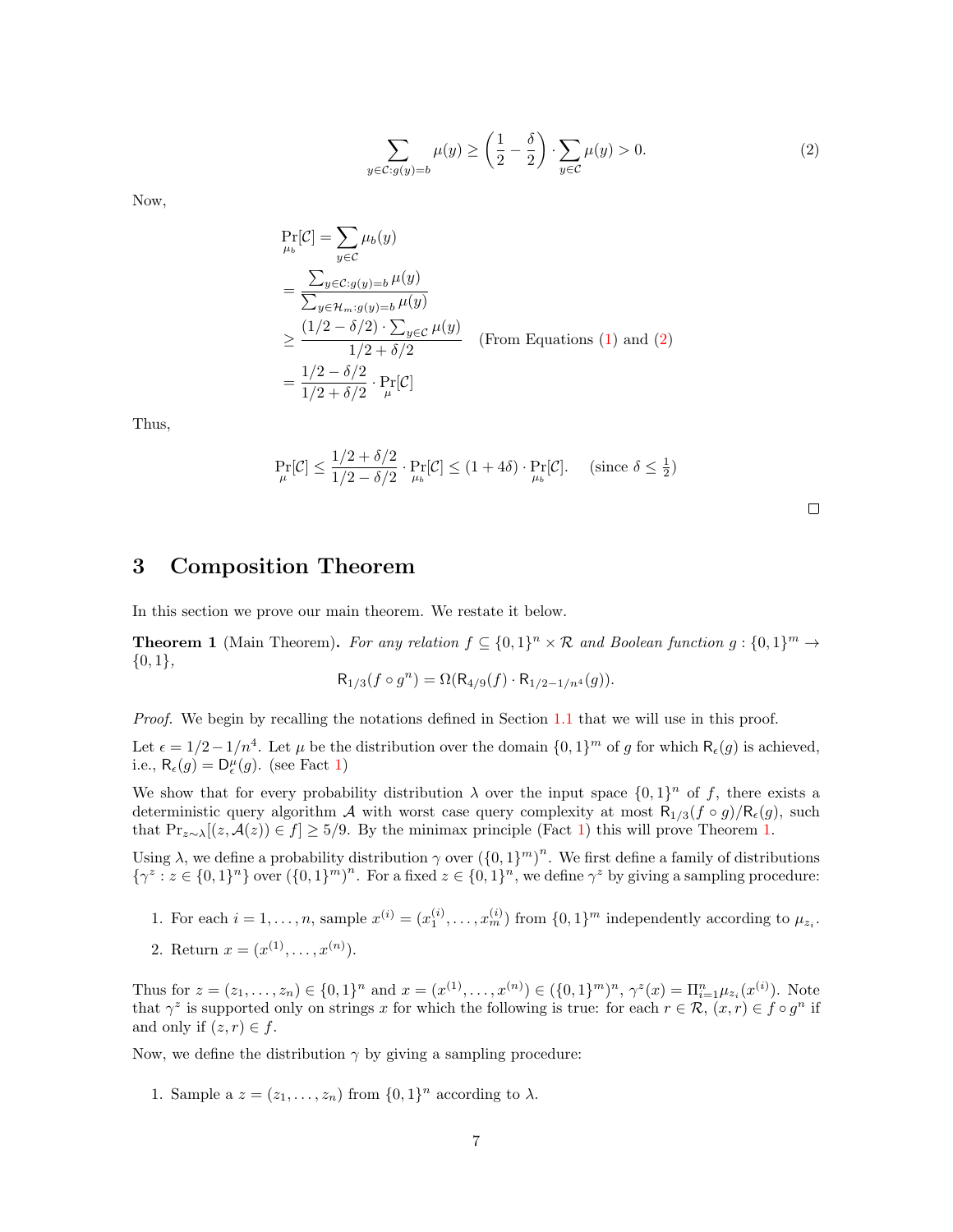2. Sample an  $x = (x^{(1)}, \ldots, x^{(n)})$  from  $(\{0,1\}^m)^n$  according to  $\gamma^z$ . Return x.

By the minimax principle (Fact [1\)](#page-3-1), there is a deterministic query algorithm  $\beta$  of worst case complexity at most  $R_{1/3}(f \circ g^n)$  such that  $\Pr_{x \sim \gamma}[(x, \mathcal{B}(x)) \in f \circ g^n] \ge 2/3$ . We will use  $\mathcal B$  to construct a randomized query algorithm  $A'$  for f with the desired properties. A deterministic query algorithm  $A$  for f with required performance guarantees can then be obtained by appropriately fixing the randomness of  $\mathcal{A}'$ . Algorithm [1](#page-7-0) formally defines the algorithm  $A'$  that we construct.

<span id="page-7-0"></span>Algorithm 1: Randomized query algorithm  $A'$  for  $f$ 

<span id="page-7-1"></span>Input:  $z \in \{0,1\}^n$ 1 Initialize  $v \leftarrow \text{root of the decision tree } \mathcal{B}, Q \leftarrow \emptyset$ 2 while v is not a leaf do **3** Let a bit in  $x^{(i)}$  be queried at v 4 if  $i \notin Q$  then /\* codim(C  $\mathcal{D}_{v}^{(i)})<\mathsf{D}_{\epsilon}^{\mu}(g)$  if this is satisfied \*/ 5 Set  $v \leftarrow v_b$  with probability  $Pr_{\mu}[\mathcal{C}_{v_b}^{(i)} | \mathcal{C}_{v}^{(i)}]$ <sup>6</sup> if codim(C (i) <sup>v</sup> ) = D µ (g) then  $\mathbf{z}$  | | Query  $z_i$ 8  $\vert$  Set  $Q = Q \cup \{i\}$ 9 else 10  $\Big|$  Set  $v \leftarrow v_b$  with probability  $Pr_{\mu_{z_i}}[C_{v_b}^{(i)} | C_v^{(i)}]$ 11 Output label of  $v$ .

<span id="page-7-2"></span>From the definition of bias one can verify that the events in steps [5](#page-7-1) and [10](#page-7-2) in Algorithm [1](#page-7-0) that are being conditioned on, have non-zero probabilities under the respective distributions; hence, the probabilistic processes are well-defined.

From the description of  $A'$  it is immediate that  $z_i$  is queried only if the underlying simulation of B queries at least  $R_{\epsilon}(g)$  locations in  $x^{(i)}$ . Thus the worst-case query complexity of  $\mathcal{A}'$  is at most  $R_{1/3}(f \circ g^n)/R_{\epsilon}(g).$ 

We are left with the task of bounding the error of  $A'$ . Let  $\mathcal L$  be the set of leaves of the decision tree B. Each leaf  $\ell \in \mathcal{L}$  is labelled with a bit  $b_{\ell} \in \{0, 1\}$ ; whenever the computation reaches  $\ell$ , the bit  $b_{\ell}$  is output.

For a vertex v, let the corresponding subcube  $\mathcal{C}_v$  be  $\mathcal{C}_v^{(1)} \times \ldots \times \mathcal{C}_v^{(n)}$ , where  $\mathcal{C}_v^{(i)}$  is a subcube of the domain of the *i*-th copy of g (corresponding to the input  $x^{(i)}$ ). Recall from Section [2](#page-3-0) that for  $b \in \{0,1\}$ ,  $v_b$  denotes the b-th child of v.

For each leaf  $\ell \in \mathcal{L}$  and  $i = 1, \ldots, n$ , define  $\mathsf{snip}^{(i)}(\ell)$  to be 1 if there is a node t in the unique path from the root of B to  $\ell$  such that  $\text{codim}(\mathcal{C}_{t}^{(i)}) < D_{\epsilon}^{\mu}(g)$  and  $\text{bias}^{\mu}(\mathcal{C}_{t}^{(i)}) \geq \frac{2}{n^2}$ . Define  $\text{snip}^{(i)}(\ell) = 0$  otherwise. Define snip $(\ell) = \vee_{i=1}^{n}$ snip $^{(i)}(\ell)$ .

For each  $\ell \in \mathcal{L}$ , define  $p_{\ell}^z$  to be the probability that for an input drawn from  $\gamma^z$ , the computation of  $\beta$  terminates at leaf  $\ell$ . We have,

$$
\Pr_{x \sim \gamma^z} [(x, \mathcal{B}(x)) \in f \circ g^n] = \Pr_{x \sim \gamma^z} [(z, \mathcal{B}(x)) \in f] = \sum_{\ell \in \mathcal{L}: (z, b_\ell) \in f} p_\ell^z.
$$
\n(3)

From our assumption about  $\beta$  we also have that,

<span id="page-7-4"></span><span id="page-7-3"></span>
$$
\Pr_{x \sim \gamma}[(x, \mathcal{B}(x)) \in f \circ g^n] = \mathop{\mathbb{E}}_{z \sim \lambda} \Pr_{x \sim \gamma^z}[(x, \mathcal{B}(x)) \in f \circ g^n] \ge \frac{2}{3}.
$$
 (4)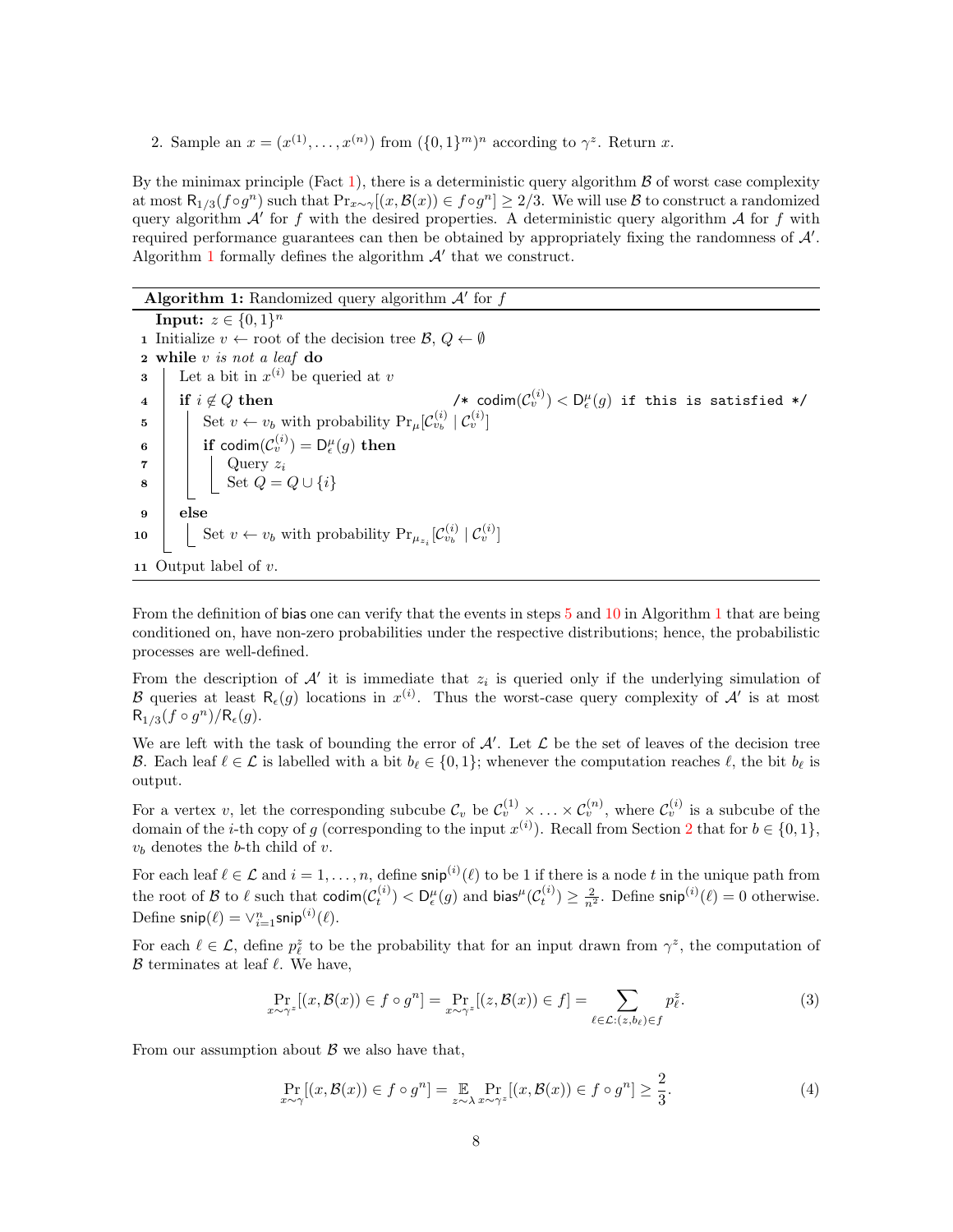Now, consider a run of  $\mathcal{A}'$  on z. For each  $\ell \in \mathcal{L}$  of  $\mathcal{B}$ , define  $q_{\ell}^z$  to be the probability that the computation of  $A'$  on z terminates at leaf  $\ell$  of  $B$ . Note that the probability is over the internal randomness of  $A'$ .

To finish the proof, we need the following two claims. The first one states that the leaves  $\ell \in \mathcal{L}$  are sampled with similar probabilities by  $\beta$  and  $\mathcal{A}'$ .

<span id="page-8-0"></span>**Claim 5.** For each  $\ell \in \mathcal{L}$  such that  $\textsf{snip}(\ell) = 0$ , and for each  $z \in \{0, 1\}^n$ ,  $\frac{8}{9} \cdot p_{\ell}^z \le q_{\ell}^z \le \frac{10}{9} \cdot p_{\ell}^z$ .

The next Claim states that for each z, the probability according to  $\gamma^z$  of the leaves  $\ell$  for which  $\mathsf{snip}(\ell) = 1$  is small.

#### <span id="page-8-1"></span>Claim 6.

<span id="page-8-2"></span>
$$
\forall z \in \{0,1\}^n, \sum_{\ell \in \mathcal{L}, \mathsf{snip}(\ell)=1} p_{\ell}^z \le \frac{4}{n}.
$$

We first finish the proof of Theorem [1](#page-1-0) assuming Claims [5](#page-8-0) and [6,](#page-8-1) and then prove the claims. For a fixed input  $z \in \{0,1\}^n$ , the probability that A', when run on z, outputs an r such that  $(z, r) \in f$ , is at least

$$
\sum_{\substack{\ell \in \mathcal{L}, \\ (z,b_{\ell}) \in f, \text{snip}(\ell) = 0}} q_{\ell}^{z} \ge \sum_{\substack{\ell \in \mathcal{L}, \\ (z,b_{\ell}) \in f, \text{snip}(\ell) = 0}} \frac{8}{9} \cdot p_{\ell}^{z} \quad \text{(By Claim 5)}
$$
\n
$$
= \frac{8}{9} \left( \sum_{\substack{\ell \in \mathcal{L}, \\ (z,b_{\ell}) \in f}} p_{\ell}^{z} - \sum_{\substack{\ell \in \mathcal{L}, \\ (z,b_{\ell}) \in f, \text{snip}(\ell) = 1}} p_{\ell}^{z} \right)
$$
\n
$$
\ge \frac{8}{9} \left( \sum_{\substack{\ell \in \mathcal{L}, \\ (z,b_{\ell}) \in f}} p_{\ell}^{z} - \frac{4}{n} \right). \quad \text{(By Claim 6)}
$$
\n
$$
(5)
$$

Thus, the success probability of  $A'$  is at least

$$
\mathbb{E}\n\sum_{\substack{\ell \in \mathcal{L}, \\
(z, b_{\ell}) \in f, \text{snip}(\ell) = 0}} q_{\ell}^{z} \geq \frac{8}{9} \cdot \left( \mathbb{E}\n\sum_{\substack{\ell \in \mathcal{L}, \\
(z, b_{\ell}) \in f}} p_{\ell}^{z} - \frac{4}{n} \right) \quad \text{(By Equation (5))}
$$
\n
$$
\geq \frac{8}{9} \cdot \left( \frac{2}{3} - \frac{4}{n} \right) \quad \text{(By Equations (3) and (4))}
$$
\n
$$
\geq \frac{5}{9}. \quad \text{(For large enough } n\text{)}
$$

We now give the proofs of Claims [5](#page-8-0) and [6.](#page-8-1)

*Proof of Claim [5.](#page-8-0)* We will prove the first inequality. The proof of the second inequality is similar<sup>[1](#page-8-3)</sup>.

Fix a  $z \in \{0,1\}^n$  and a leaf  $\ell \in \mathcal{L}$ . For each  $i = 1, \ldots, n$ , assume that codim $(\mathcal{C}_{\ell}^{(i)})$  $\binom{1}{\ell} = d^{(i)}$ , and in the path from the root of B to  $\ell$  the variables  $x_1^{(i)}, \ldots, x_{d^{(i)}}^{(i)}$  are set to bits  $b_1, \ldots, b_{d^{(i)}}$  in this order. The computation of A' terminates at leaf  $\ell$  if the values of the different bits  $x_j^{(i)}$  sampled by A' agree with the leaf  $\ell$ . The probability of that happening is given by

$$
q_{\ell}^{z} = \prod_{i=1}^{n} \Pr_{\mathcal{A}'}[x_{1}^{(i)} = b_{1}, \dots, x_{d^{(i)}}^{(i)} = b_{d^{(i)}} \mid z]
$$
\n(6)

<span id="page-8-3"></span><sup>&</sup>lt;sup>1</sup>Note that only the first inequality is used in the proof of Theorem [1.](#page-1-0)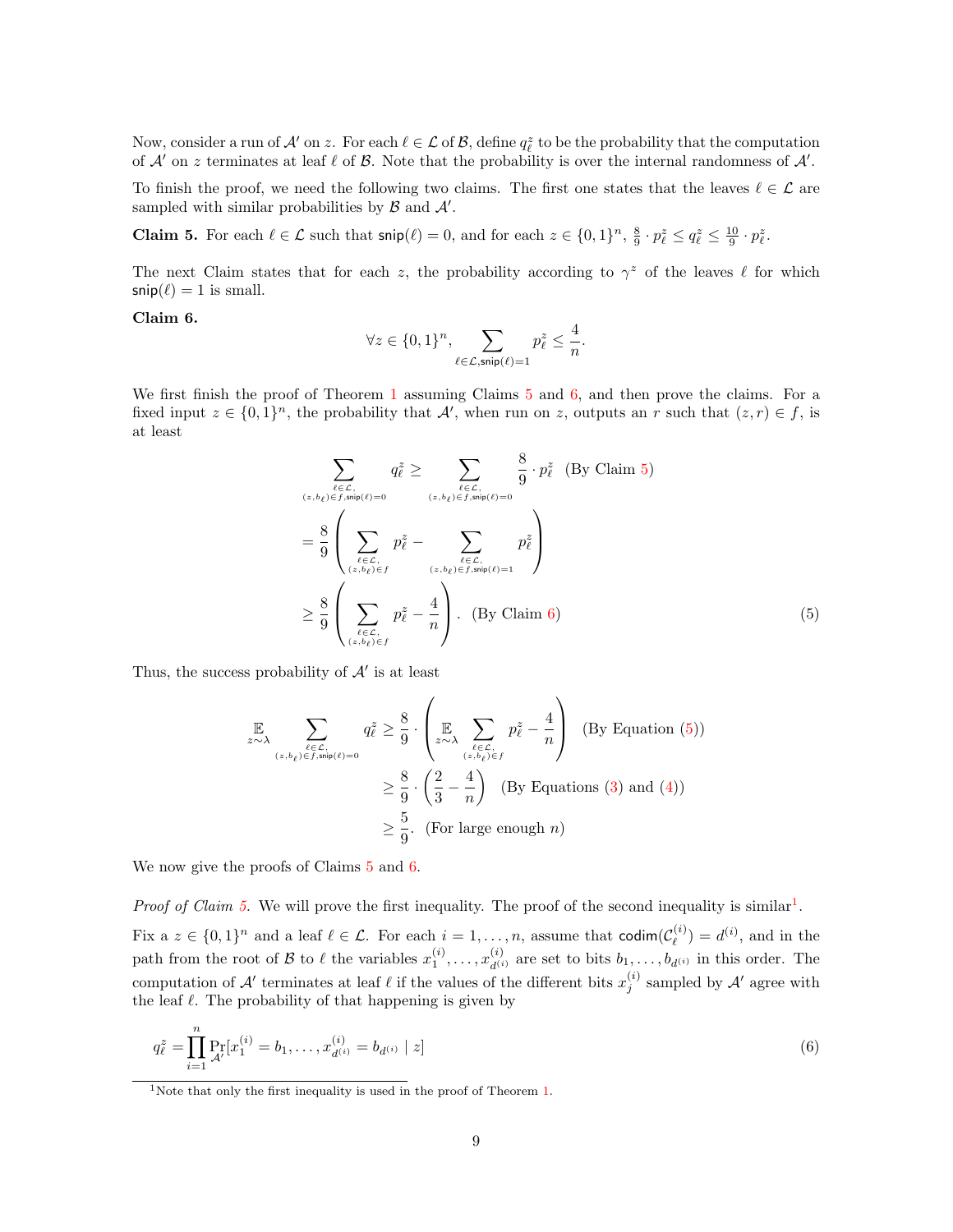$$
= \prod_{i=1}^{n} \Pr_{x \sim \mu}[x_1^{(i)} = b_1, \dots, x_{D_{\epsilon}(g)-1}^{(i)} = b_{D_{\epsilon}(g)-1}].
$$
  

$$
\Pr_{x \sim \mu_{z_i}}[x_{D_{\epsilon}(g)}^{(i)} = b_{D_{\epsilon}(g)}, \dots, x_{d^{(i)}}^{(i)} = b_{d^{(i)}} \mid x_1^{(i)} = b_1, \dots, x_{D_{\epsilon}(g)-1}^{(i)} = b_{D_{\epsilon}(g)-1}].
$$
 (7)

The second equality above follows from the observation that in Algorithm [1,](#page-7-0) the first  $D_{\epsilon}^{\mu}(g) - 1$ bits of  $x^{(i)}$  are sampled from their marginal distributions with respect to  $\mu$ , and the subsequent bits are sampled from their marginal distributions with respect to  $\mu_{z_i}$ . In equation [\(7\)](#page-9-1), the term  $\mathrm{Pr}_{x \sim \mu_{z_i}}[x_{\mathsf{D}_{\epsilon}^{\mu}}^{(i)}]$  $\mathbb{D}^{(i)}_{\epsilon}(g) \ = \ b_{\mathsf{D}_{\epsilon}^{\mu}(g)}, \ldots, x_{d^{(i)}}^{(i)} \ = \ b_{d^{(i)}} \ \ | \ \ x_{1}^{(i)} \ = \ b_{1}, \ldots, x_{\mathsf{D}_{\epsilon}^{\mu}}^{(i)}$  $b_{\epsilon(g)-1}^{(i)} = b_{\mathsf{D}_{\epsilon}(g)-1}$  is interpreted as 1 if  $d^{(i)} < \mathsf{D}_{\epsilon}^{\mu}(g)$ .

We invoke Claim [4\(](#page-5-0)b) with C set to the subcube  $\{x \in \{0,1\}^m : x_1^{(i)} = b_1, \ldots, x_{D_\epsilon}^{(i)}\}$  $\frac{d^{(i)}}{\mathsf{D}_{\epsilon}^{\mu}(g)-1} = b_{\mathsf{D}_{\epsilon}^{\mu}(g)-1}$ and  $\delta$  set to  $\frac{2}{n^2}$ . To see that the claim is applicable here, note that from the assumption  $\sin(\ell) = 0$ we have that  $bias(\mathcal{C}) < \delta = \frac{2}{n^2} < \frac{1}{2}$ , where the last inequality holds for large enough n. Also, since  $D_{\epsilon}^{\mu}(g) > 0$ , by Proposition [2](#page-4-1) the bias of  $\{0,1\}^{m}$  is at most  $\frac{2}{n^{4}} < \frac{2}{n^{2}} = \delta$ . Continuing from Equation [\(7\)](#page-9-1), by invoking Claim  $4(b)$  $4(b)$  we have,

$$
q_{\ell}^{z} \geq \prod_{i=1}^{n} (1 - 8/n^{2}) \Pr_{x \sim \mu_{z_{i}}} [x_{1}^{(i)} = b_{1}, \dots, x_{D_{\epsilon}^{\mu}(g)-1}^{(i)} = b_{D_{\epsilon}^{\mu}(g)-1}].
$$
  
\n
$$
\Pr_{x \sim \mu_{z_{i}}} [x_{D_{\epsilon}^{\mu}(g)}^{(i)} = b_{D_{\epsilon}^{\mu}(g)}, \dots, x_{d^{(i)}}^{(i)} = b_{d^{(i)}} | x_{1}^{(i)} = b_{1}, \dots, x_{D_{\epsilon}^{\mu}(g)-1}^{(i)} = b_{D_{\epsilon}^{\mu}(g)-1}]
$$
  
\n
$$
= (1 - 8/n^{2})^{n} \prod_{i=1}^{n} \Pr_{x \sim \mu_{z_{i}}} [x_{1}^{(i)} = b_{1}, \dots, x_{d^{(i)}}^{(i)} = b_{d^{(i)}}]
$$
  
\n
$$
\geq \frac{8}{9} \cdot p_{\ell}^{z}.
$$
 (For large enough *n*)

Proof of Claim [6.](#page-8-1) Fix a  $z \in \{0,1\}^n$ . We shall prove that for each  $i$ ,  $\sum_{\ell \in \mathcal{L}, \mathsf{snip}(i)} \ell_{\ell=1} p_{\ell}^z \leq \frac{4}{n^2}$ . That will prove the claim, since  $\sum_{\ell \in \mathcal{L}, \mathsf{snip}(\ell)=1} p_{\ell}^z \leq \sum_{i=1}^n \sum_{\ell \in \mathcal{L}, \mathsf{snip}^{(i)}(\ell)=1} p_{\ell}^z$ .

To this end, fix an  $i \in \{1, ..., n\}$ . For a random x drawn from  $\gamma^z$ , let p be the probability that in strictly less than  $D_{\epsilon}^{\mu}(g)$  queries the computation of  $\beta$  reaches a node t such that  $\text{bias}(\mathcal{C}_{t}^{(i)})$  is at least  $\frac{2}{n^2}$ . Note that this probability is over the choice of the different  $x^{(j)}$ 's. We shall s This is equivalent to showing that  $\sum_{\ell \in \mathcal{L}, \mathsf{snip}^{(i)}(\ell)=1} p_{\ell}^z \leq \frac{4}{n^2}$ .

Note that each  $x^{(j)}$  is independently distributed according to  $\mu_{z_j}$ . By averaging, there exists a choice of  $x^{(j)}$  for each  $j \neq i$  such that for a random  $x^{(i)}$  chosen according to  $\mu_{z_i}$ , a node t as above is reached within at most  $D_{\epsilon}^{\mu}(g) - 1$  steps with probability at least p. Fix such a setting for each  $x^{(j)}$ ,  $j \neq i$ . Claim [6](#page-8-1) follows from Claim [3](#page-4-0) (note that  $\epsilon = \frac{1}{2} - \frac{1}{n^4} \geq \frac{1}{4}$  for large enough *n*).

This completes the proof of Theorem [1.](#page-1-0)

### <span id="page-9-0"></span>3.1 Hardness Amplification Using XOR Lemma

In this section we prove Theorem [2.](#page-1-1)

Theorem [1](#page-1-0) is useful only when the function  $q$  is hard against randomized query algorithms even for error  $1/2 - 1/n^4$ . In this section we use an XOR lemma to show a procedure that, given any g that is hard against randomized query algorithms with error 1/3, obtains another function on a slightly larger

 $\Box$ 

<span id="page-9-1"></span> $\Box$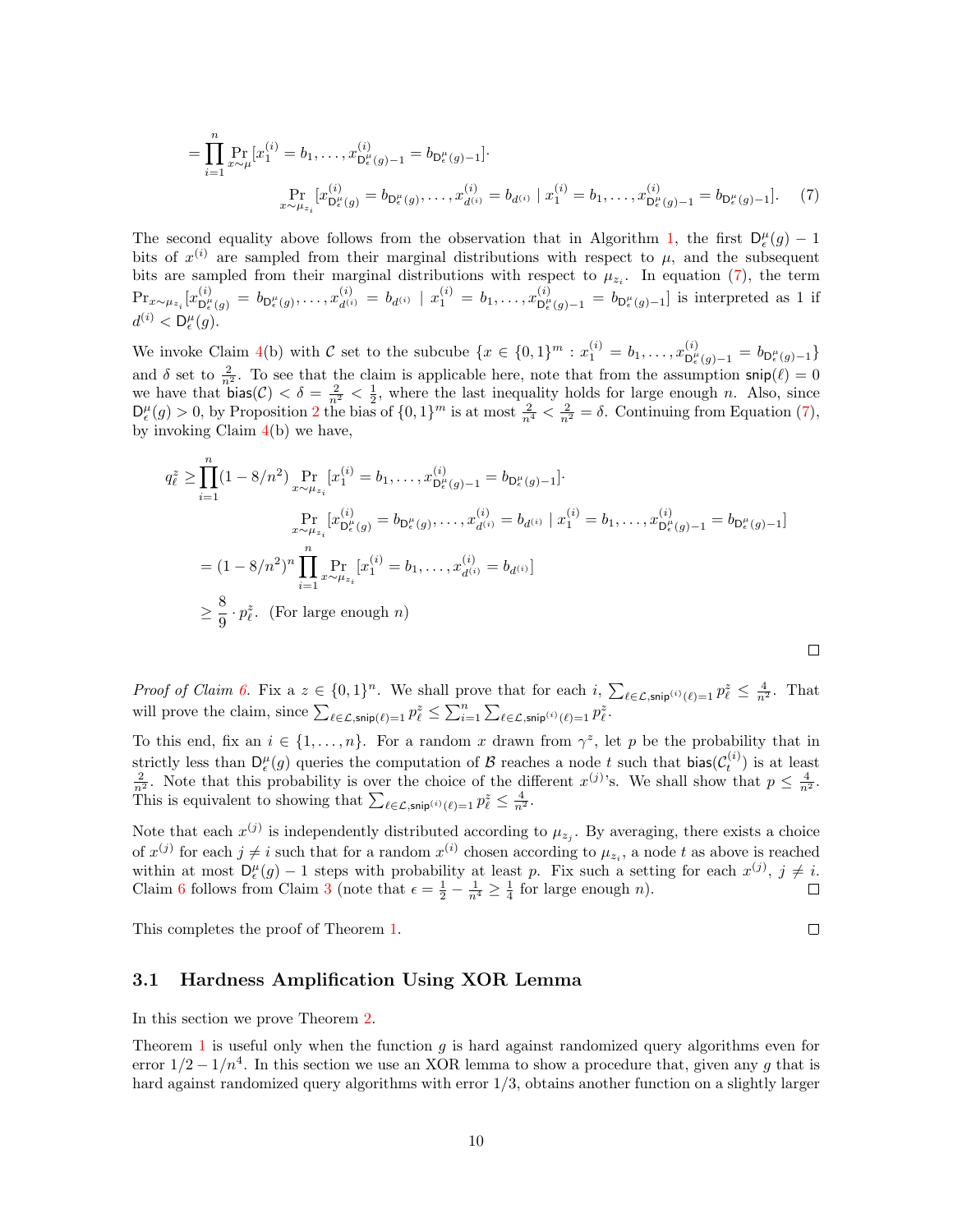domain that is hard against randomized query algorithms with error  $1/2-1/n^4$ . This yields the proof of Theorem [2.](#page-1-1)

Let  $g: \{0,1\}^m \to \{0,1\}$  be a function. Let  $g_t^{\oplus}: (\{0,1\}^m)^t \to \{0,1\}$  be defined as follows. For  $x = (x^{(1)}, \ldots, x^{(t)}) \in (\{0, 1\}^m)^t,$ 

$$
g_t^{\oplus}(x) = \oplus_{i=1}^t g(x^{(i)}).
$$

The following theorem is obtained by specializing Theorem 3 of Andrew Drucker's paper [\[5\]](#page-10-0) to this setting.

<span id="page-10-7"></span>**Theorem 7** (Drucker 2011 [\[5\]](#page-10-0) Theorem 3).

$$
\mathsf{R}_{1/2-2^{-\Omega(t)}}(g^\oplus_t) = \Omega(t \cdot \mathsf{R}_{1/3}(g)).
$$

Theorem [2](#page-1-1) (restated below) follows by setting  $t = \Theta(\log n)$  and combining Theorem [7](#page-10-7) with Theorem [1.](#page-1-0)

Theorem 2.

$$
\mathsf{R}_{1/3}\left( f \circ \left( g_{O(\log n)}^{\oplus} \right)^n \right) = \Omega(\log n \cdot \mathsf{R}_{4/9}(f) \cdot \mathsf{R}_{1/3}(g)).
$$

Acknowledgements: This work was partially supported by the National Research Foundation, including under NRF RF Award No. NRF-NRFF2013-13, the Prime Ministers Office, Singapore and the Ministry of Education, Singapore under the Research Centres of Excellence programme and by Grant No. MOE2012-T3-1- 009.

D.G. is partially funded by the grant  $P202/12/G061$  of GA CR and by RVO: 67985840. M. S. is partially funded by the ANR Blanc program under contract ANR-12-BS02-005 (RDAM project).

### References

- <span id="page-10-5"></span>[1] Shalev Ben-David and Robin Kothari. Randomized query complexity of sabotaged and composed functions. In 43rd International Colloquium on Automata, Languages, and Programming, ICALP 2016, July 11-15, 2016, Rome, Italy, pages 60:1–60:14, 2016.
- <span id="page-10-6"></span>[2] Harry Buhrman and Ronald de Wolf. Complexity measures and decision tree complexity: a survey. Theor. Comput. Sci., 288(1):21–43, 2002.
- <span id="page-10-2"></span>[3] Mark Bun and Justin Thaler. Dual lower bounds for approximate degree and Markov-Bernstein inequalities. In Automata, Languages, and Programming - 40th International Colloquium, ICALP 2013, Riga, Latvia, July 8-12, 2013, Proceedings, Part I, pages 303–314, 2013.
- <span id="page-10-4"></span>[4] Arkadev Chattopadhyay, Michal Kouck´y, Bruno Loff, and Sagnik Mukhopadhyay. Simulation theorems via pseudorandom properties. CoRR, abs/1704.06807, 2017.
- <span id="page-10-0"></span>[5] Andrew Drucker. Improved direct product theorems for randomized query complexity. In Proceedings of the 26th Annual IEEE Conference on Computational Complexity, CCC 2011, San Jose, California, June 8-10, 2011, pages 1–11, 2011.
- <span id="page-10-1"></span>[6] Mika Göös and T. S. Jayram. A composition theorem for conical juntas. In 31st Conference on Computational Complexity, CCC 2016, May 29 to June 1, 2016, Tokyo, Japan, pages 5:1–5:16, 2016.
- <span id="page-10-3"></span>[7] Mika Göös, Toniann Pitassi, and Thomas Watson. Deterministic communication vs. partition number. In IEEE 56th Annual Symposium on Foundations of Computer Science, FOCS 2015, Berkeley, CA, USA, 17-20 October, 2015, pages 1077–1088, 2015.